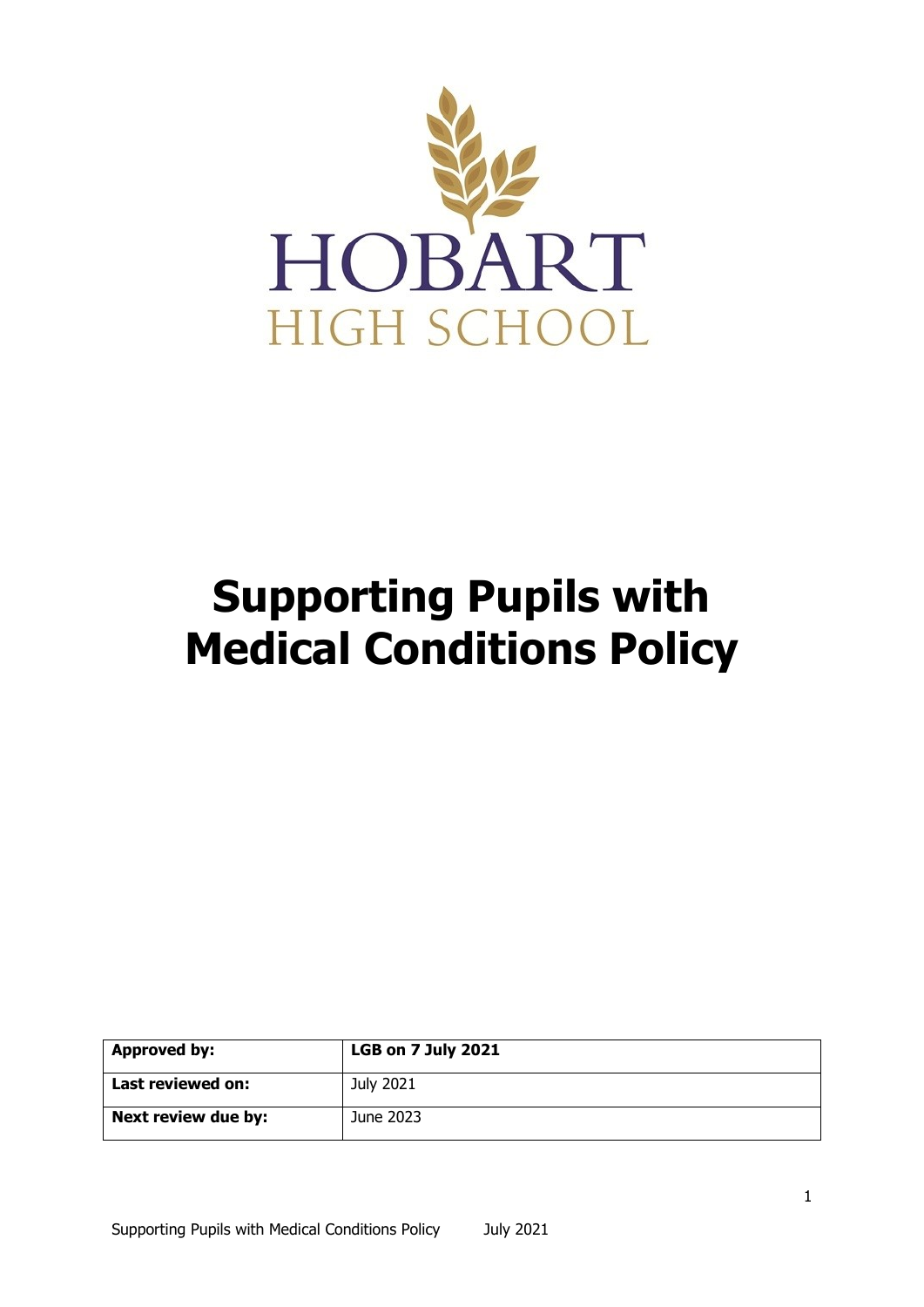# **Contents**

- 1. Aims
- 2. Legislation and statutory responsibilities
- 3. Roles and responsibilities
- 4. Equal opportunities
- 5. Being notified that a child has a medical condition
- 6. Individual healthcare plans
- 7. Managing medicines
- 8. Emergency procedure
- 9. Training
- 10. Record keeping
- 11. Liability and indemnity
- 12. Complaints
- 13. Monitoring arrangements
- 14. Links to other policies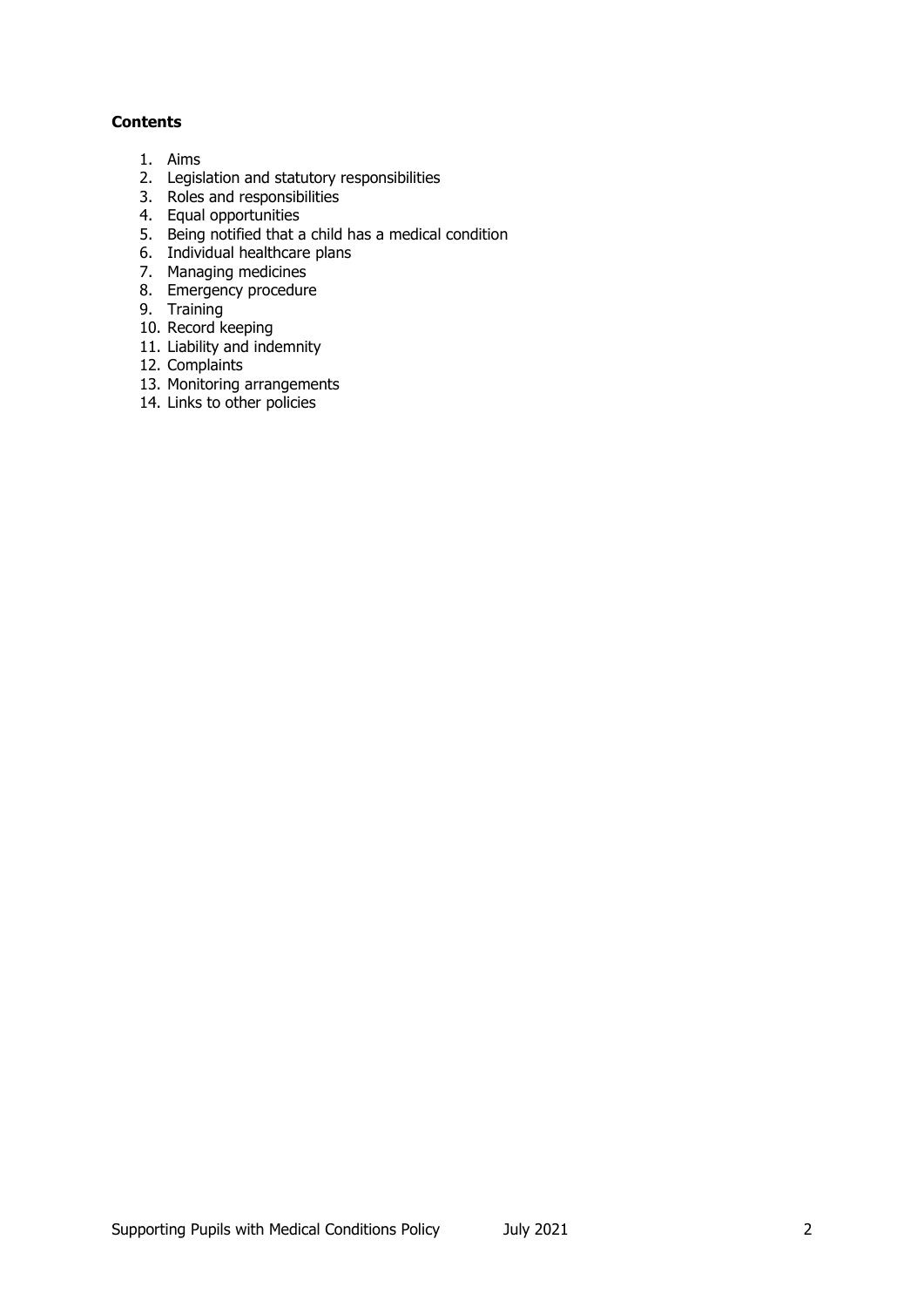# **1. Aims**

This policy aims to ensure that:

- Pupils, staff and parents understand how our school will support pupils with medical conditions
- Pupils with medical conditions are properly supported to allow them to access the same education as other pupils, including school trips and sporting activities

The governing board will implement this policy by:

- Making sure sufficient staff are suitably trained
- Making staff aware of pupil's condition, where appropriate
- Making sure there are cover arrangements to ensure someone is always available to support pupils with medical conditions
- Providing supply teachers with appropriate information about the policy and relevant pupils
- Developing and monitoring individual healthcare plans (IHPs)

# **The named person with responsibility for implementing this policy is Karen Hall**

## **2. Legislation and Statutory Responsibilities**

This policy meets the requirements under Section 100 of the Children and Families Act 2014, which places a duty on governing boards to make arrangements for supporting pupils at their school with medical conditions.

It is also based on the Department for Education's statutory guidance: Supporting pupils at school with medical conditions.

This policy also complies with our funding agreement and articles of association.

## **3. Roles and Responsibilities**

## **3.1 The Governing Board**

The governing board has ultimate responsibility to make arrangements to support pupils with medical conditions. The governing board will ensure that sufficient staff have received suitable training and are competent before they are responsible for supporting children with medical conditions.

# **3.2 The Head of School**

The Head of School will:

- Make sure all staff are aware of this policy and understand their role in its implementation
- Ensure that there is a sufficient number of trained staff available to implement this policy and deliver against all individual healthcare plans (IHPs), including in contingency and emergency situations
- Take overall responsibility for the development of IHPs
- Make sure that school staff are appropriately insured and aware that they are insured to support pupils in this way
- Contact the school nursing service in the case of any pupil who has a medical condition that may require support at school, but who has not yet been brought to the attention of the school nurse
- Ensure that systems are in place for obtaining information about a child's medical needs and that this information is kept up to date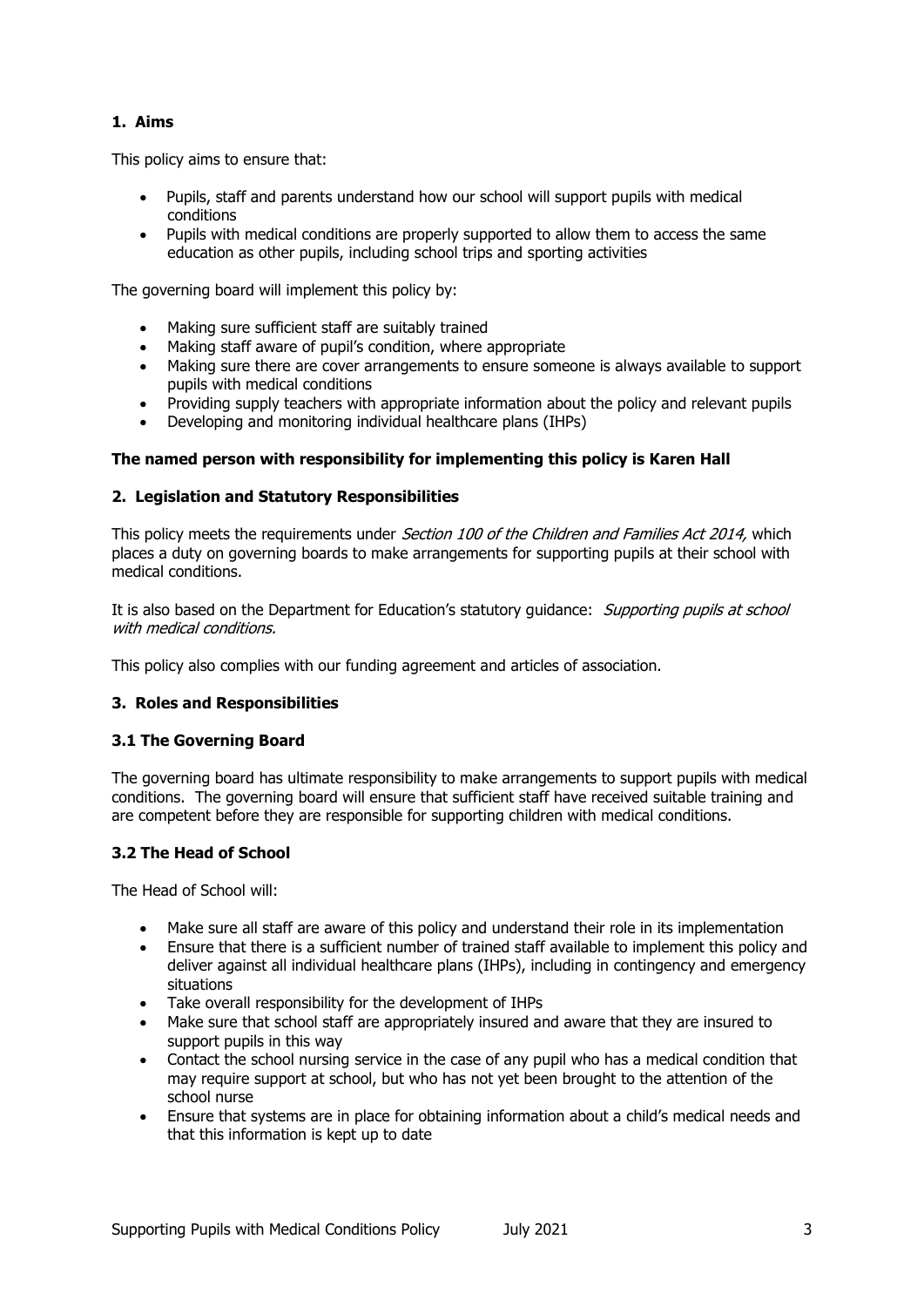# **3.3 Staff**

Supporting pupils with medical conditions during school hours is not the sole responsibility of one person. Any member of staff may be asked to provide support to pupils with medical conditions, although they will not be required to do so. This includes the administration of medicines.

Those staff who take on the responsibility to support pupils with medical conditions will receive sufficient and suitable training and will achieve the necessary level of competency before doing so.

Teachers will take into account the needs of pupils with medical conditions that they teach. All staff will know what to do and respond accordingly when they become aware that a pupil with a medical condition needs help.

## **3.4 Parents/Carers**

Parents/Carers will:

- Provide the school with sufficient and up to date information about their child's medical needs
- Be involved in the development and review of their child's IHP and may be involved in its drafting
- Carry out any action they have agreed to as part of the implementation of the IHP e.g. provide medicines and equipment

## **3.5 Pupils**

Pupils with medical conditions will often be best placed to provide information about how their condition affects them. Pupils should be fully involved in discussions about their medical support needs and contribute as much as possible to the development of their IHPs. They are also expected to comply with their IHPs.

## **3.6 School Nurses and other healthcare professionals**

Our school nursing service will notify the school when a pupil has been identified as having a medical condition that will require support in school. This will be before the pupil starts schools, wherever possible.

Healthcare professionals, such as GPs and paediatricians, will liaise with the school nurses and notify them of any pupils identified as having a medical condition.

## **4. Equal Opportunities**

Our school is clear about the need to actively support pupils with medical conditions to participate in school trips and visits or in sporting activities and not prevent them from doing so.

The school will consider what reasonable adjustment need to be made to enable these pupils to participate fully and safely on school trips, visits and sporting activities.

Risk assessments will be carried out so that planning arrangements take account of any steps needed to ensure that pupils with medical conditions are included. In doing so, pupils, their parents and any relevant healthcare professionals will be consulted.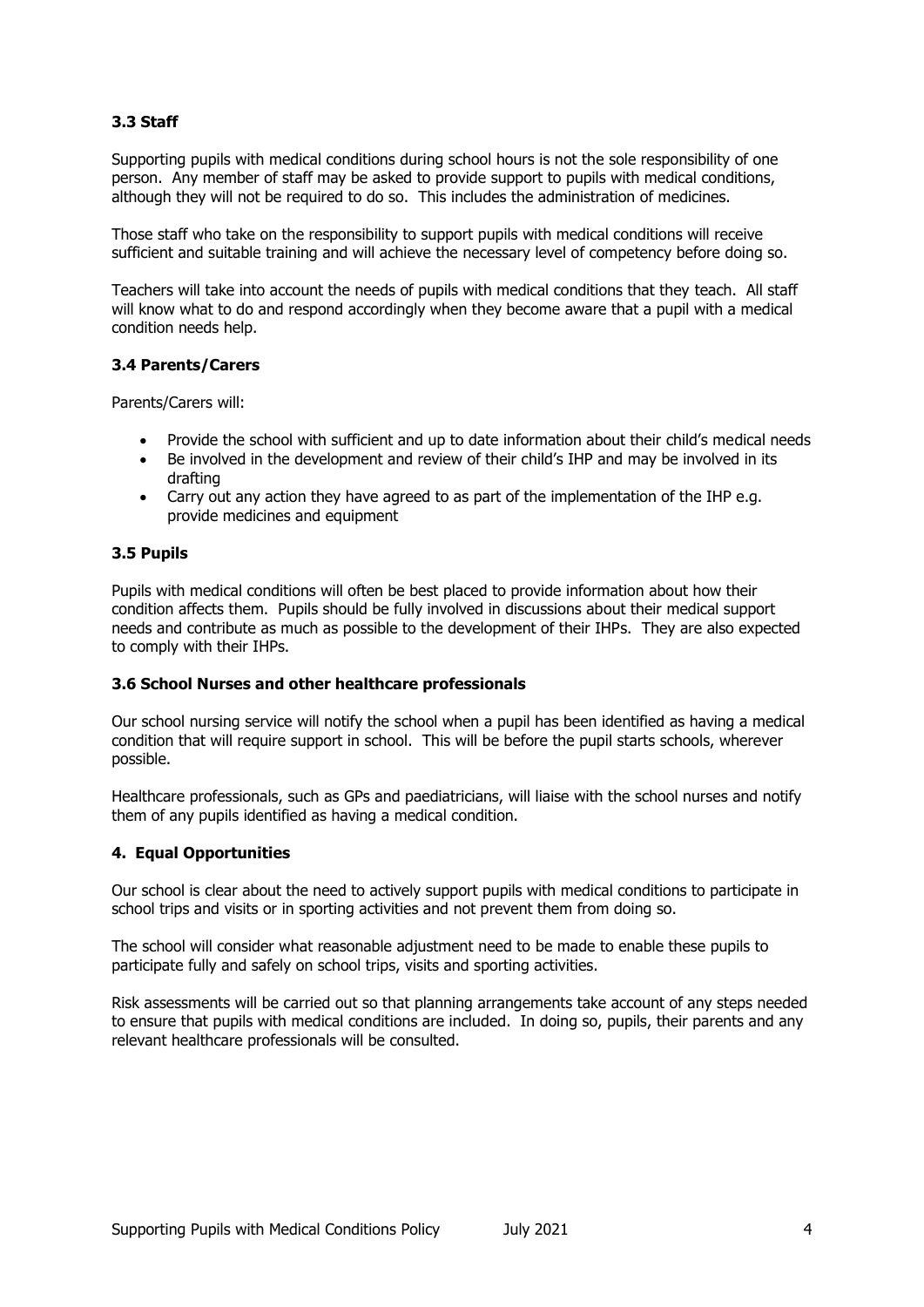# **5. Being notified that a child has a medical condition**

When the school is notified that a pupil has a medical condition, the process outlined below will be followed to decide whether the pupil requires an IHP.

The school will make every effort to ensure that arrangements are put into place within two weeks or by the beginning of the relevant term for pupils who are new to our school.

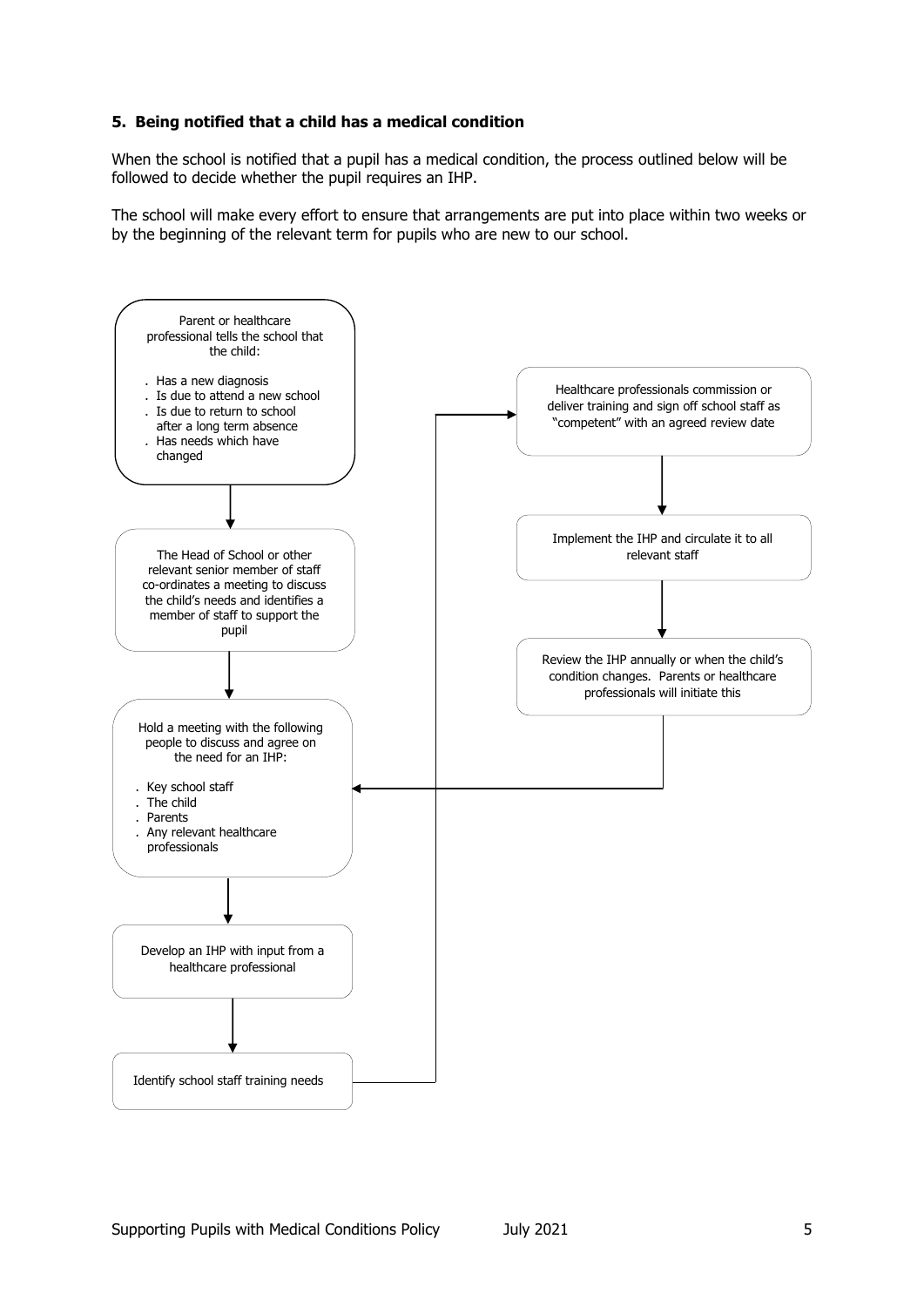# **6. Individual healthcare plans**

The Head of School has overall responsibility for the development of IHPs for pupils with medical conditions. This has been delegated to **Karen Hall.**

Plans will be reviewed at least annually or earlier if there is evidence that the pupil's needs have changed.

Plans will be developed with the pupil's best interests in mind and will set out:

- What needs to be done
- When
- By whom

Not all pupils with a medical condition will require an IHP. It will be agreed with a healthcare professional and the parents when an IHP would be inappropriate or disproportionate. This will be based on evidence. If there is not a consensus, the Head of School will make the final decision.

Plans will be drawn up in partnership with the school, parents and a relevant healthcare professional, such as the school nurse, specialist or paediatrician, who can best advise on the pupil's specific needs. The pupil will be involved wherever appropriate.

IHPs will be linked to or become part of any statement of special educational needs (SEN) or education, health and care (EHC) plan. If a pupil has SEN but does not have a statement or EHC plan, the SEN will be mentioned in the IHP.

The level of detail in the plan will depend on the complexity of the child's condition and how much support is needed. The governing board and Assistant Head Teacher will consider the following when deciding what information to record on IHPs.

- The medical condition, its triggers, signs, symptoms and treatments
- The pupil's resulting needs, including medication (dose, side effects and storage) and other treatments, time, facilities, equipment, testing, access to food and drink where this is used to manage their condition, dietary requirements and environmental issues, e.g. crowded corridors, travel time between lessons
- Specific support for the pupil's educational, social and emotional needs. For example, how absences will be managed, requirements for extra time to complete exams, use of rest periods or additional support in catching up with lessons, counselling sessions
- The level of support needed, including in emergencies. If a pupil is self-managing their medication, this will be clearly stated with appropriate arrangements for monitoring
- Who will provide this support, their training needs, expectations of their role and confirmation of proficiency to provide support for the pupil's medical condition from a healthcare professional and cover arrangements for when they are unavailable
- Who in the school needs to be aware of the pupil's condition and the support required
- Arrangements for written permission from parents and the Head of School for medication to be administered by a member of staff or self-administered by the pupil during school hours
- Separate arrangements or procedures required for school trips or other school activities outside of the normal school timetable that will ensure the pupil can participate, e.g. risk assessments
- Where confidentiality issues are raised by the parent/pupil, the designated individuals to be entrusted with information about the pupil's condition
- What to do in an emergency, including who to contact and contingency arrangements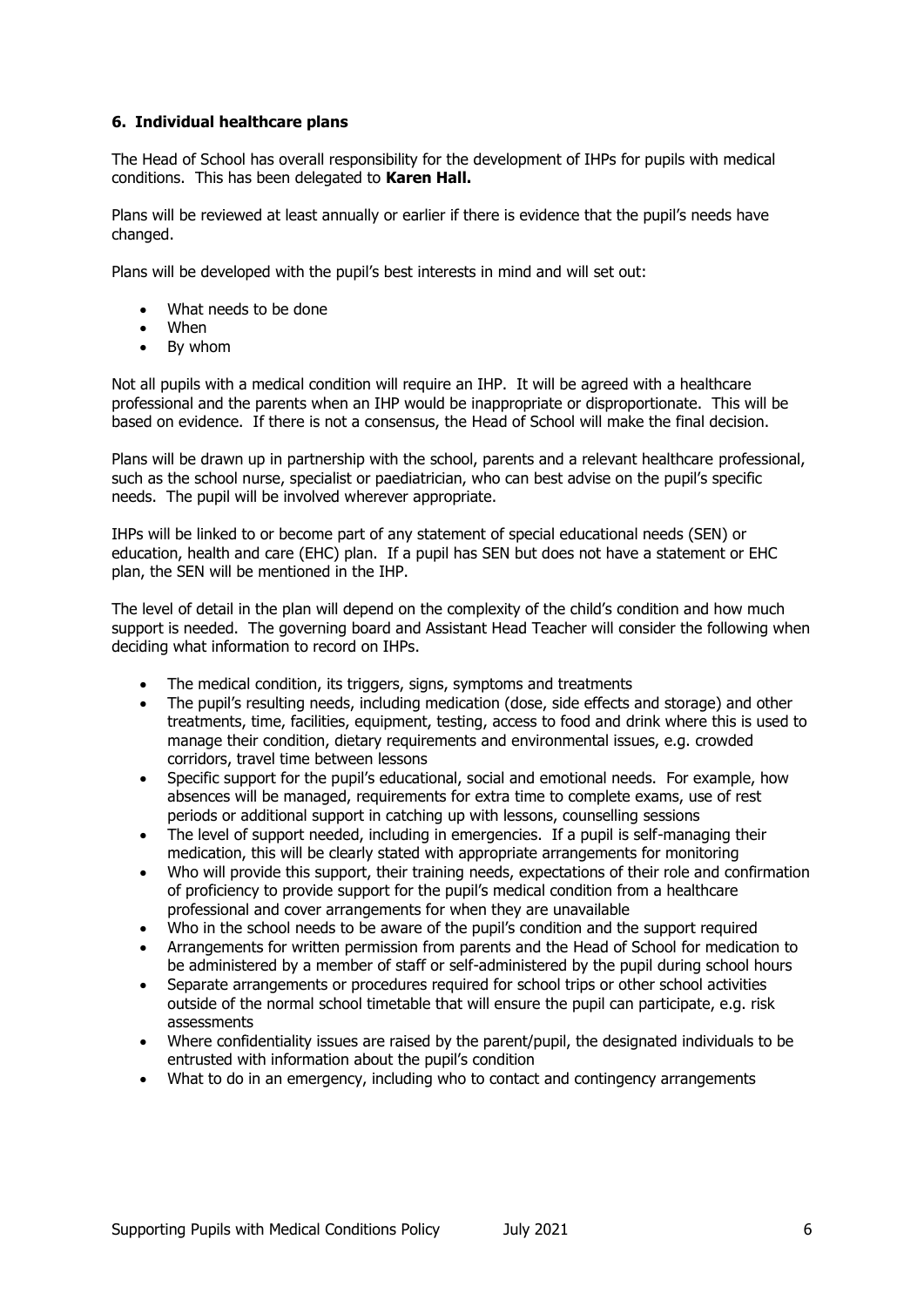# **Managing medicines**

Prescription and non-prescription medicines will only be administered at school:

- When it would be detrimental to the pupil's health or school attendance not to do so **and**
- Where we have parent's written consent

## **The only exception to this is where the medicine has been prescribed to the pupil without the knowledge of the parents.**

Pupils under 16 will not be given medicine containing aspirin unless prescribed by a doctor.

Anyone giving a pupil any medication (for example, for pain relief) will first check maximum dosages and when the previous dosage was taken.

The school will only accept prescribed medicines that are:

- In-date
- Labelled
- Provided in the original container, as dispensed by the pharmacist and include instructions for administration, dosage and storage

The school will accept insulin that is inside an insulin pen or pump rather than its original container, but it must be in date.

All medicines will be stored safely. Pupils will be informed about where their medicines are at all times and be able to access them immediately. Medicines and devices such as asthma inhalers, blood glucose testing meters and adrenaline pens will always be readily available to pupils and not locked away.

Medicines will be returned to parents to arrange for safe disposal when no longer required.

# **7.1 Controlled drugs**

Controlled drugs are prescription medicines that are controlled under the Misuse of Drugs Regulations 2001 and subsequent amendments, such as morphine or methadone.

A pupil who has been prescribed a controlled drug may have it in their possession if they are competent to do so, but they must not pass it to another pupil to use. All other controlled drugs are kept in a secure cupboard in the school office and only named staff have access.

Controlled drugs will be easily accessible in an emergency and a record of any doses used and the amount held with be kept.

## **7.2 Pupils managing their own needs**

Pupils who are competent will be encouraged to take responsibility for managing their own medicines and procedures. This will be discussed with parents and it will be reflected in their IHPs.

Pupils will be allowed to carry their own medicines and relevant devices wherever possible. Staff will not force a pupil to take a medicine or carry out a necessary procedure if they refuse, but will follow the procedure agreed in the IHP and inform parents so that an alternative option can be considered, if necessary.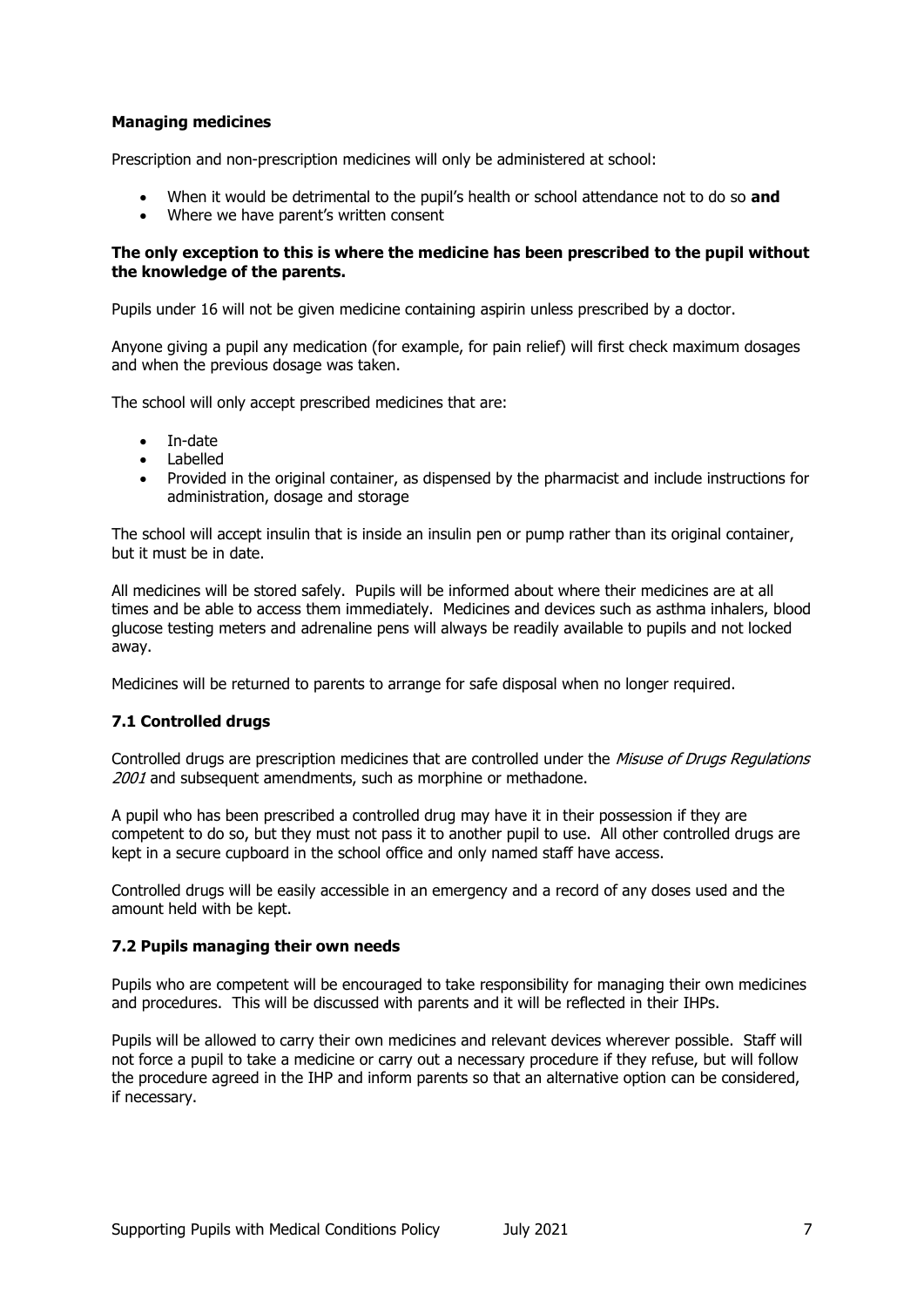# **7.3 Unacceptable practice**

School staff should use their discretion and judge each case individually with reference to the pupil's IHP, but it is generally not acceptable to:

- Prevent pupils from easily accessing their inhalers and medication and administering their medication when and where necessary
- Assume that every pupil with the same condition requires the same treatment
- Ignore the views of the pupil or their parents
- Ignore medical evidence or opinion (although this may be challenged)
- Send children with medical conditions home frequently for reasons associated with their medical condition or prevent them from staying for normal school activities, including lunch, unless this is specified in their IHPs
- If the pupil becomes ill, send them to the school office or medical room unaccompanied or with someone unsuitable
- Penalise pupils for their attendance record if their absences are related to their medical condition, e.g. hospital appointments
- Prevent pupils from drinking, eating or taking toilet or other breaks whenever they need to in order to manage their medical condition effectively
- Require parents or otherwise make them feel obliged to attend school to administer medication or provide medical support to their pupil, including with toileting issues. No parent should have to give up working because the school is failing to support their child's medical needs
- Prevent pupils from participating or create unnecessary barriers to pupils participating in any aspect of school like, including school trips, e.g. by requiring parents to accompany their child
- Administer or ask pupils to administer medicine in school toilets

# **8. Emergency procedures**

Staff will follow the school's normal emergency procedures (for example, calling 999). All pupils' IHPs will clearly set out what constitutes an emergency and will explain what to do.

If a pupil needs to be taken to hospital, staff will stay with the pupil until the parent arrives or accompany the pupil to hospital by ambulance.

# **9. Training**

Staff who are responsible for supporting pupils with medical needs will receive suitable and sufficient training to do so.

The training will be identified during the development or review of IHPs. Staff who provide support to pupils with medical conditions will be included in meetings where this is discussed.

The relevant healthcare professionals will lead on identifying the type and level of training required and will agree this with the Assistant Head of School. Training will be kept up to date.

Training will:

- Be sufficient to ensure that staff are competent and have confidence in their ability to support the pupils
- Fulfil the requirements in the IHPs
- Help staff to have an understanding of the specific medical conditions they are being asked to deal with, their implications and preventative measures

Healthcare professionals will provide confirmation of the proficiency of staff in a medical procedure or in providing medication.

All staff will receive training so that they are aware of this policy and understand their role in implementing it, for example, with preventative and emergency measures so they can recognise and act quickly when a problem occurs. This will be provided for new staff during their induction.